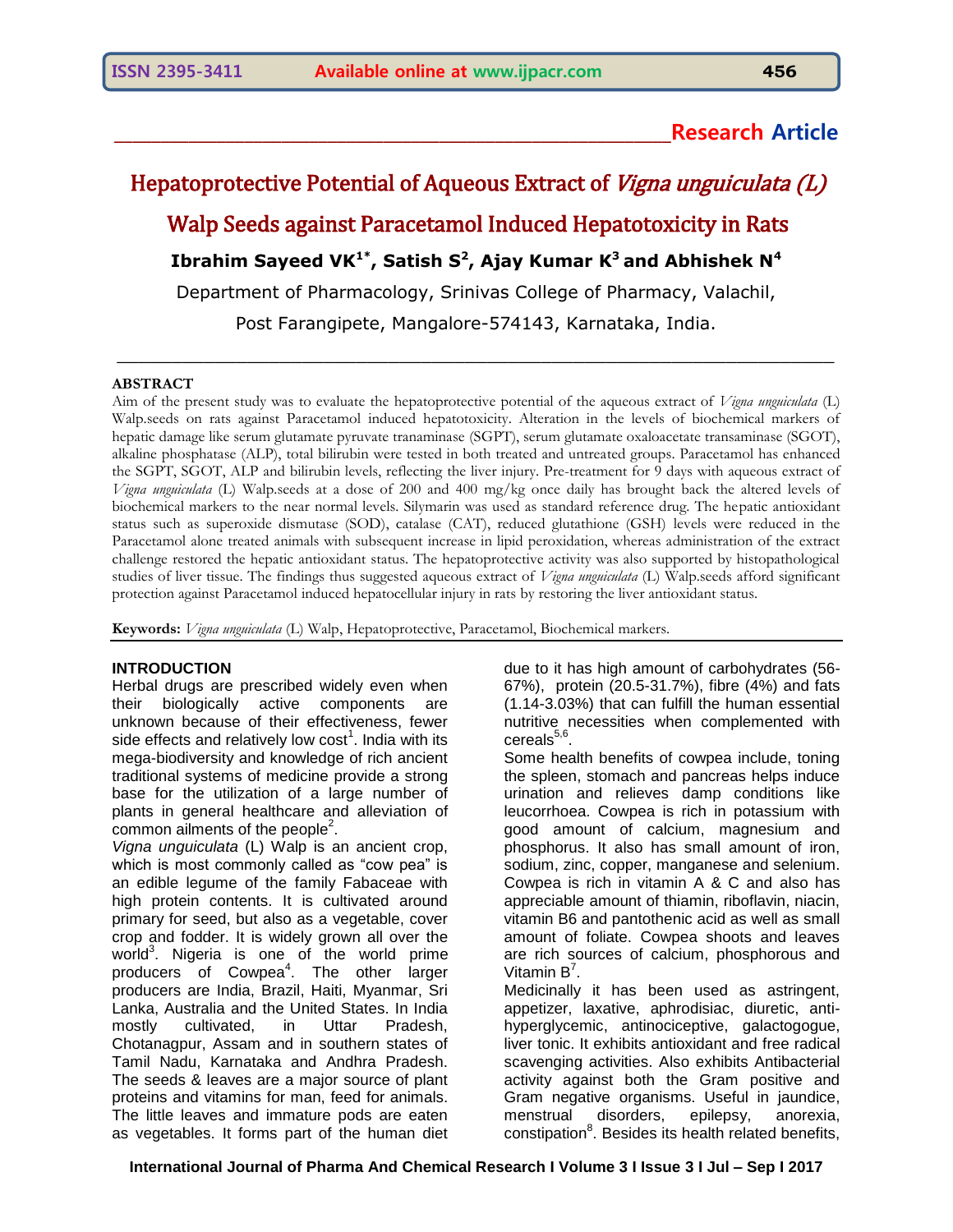beans are inexpensive, considerably cheaper and due to their physicochemical and functional attributes, legume starches can be used as nutritional ingredients in the same way as starches from cereals and tubers.

Literature review indicated that the hepatoprotective activity of *Vigna unguiculata* (L) Walp.seeds have not been clinically evaluated so far. In view of this, the present study was aimed at evaluating the hepatoprotective activity of *Vigna unguiculata* (L) Walp. seeds against Paracetamol induced hepatotoxicity in Wistar rats.

# **MATERIALS AND METHODS Plant material collection**

The seeds of *Vigna unguiculata* (L) Walp was collected from local market of Mangaluru district and the plant was identified and authenticated by a Taxonomist Mrs. Aparna Upadhyaya, Govt. high school Hodavada, Madikeri.

# **Preparation of extract**

The *Vigna unguiculata* (L) Walp seeds were dried in the shade, pulverized by mechanical grinder and passed through a 40 mesh sieve. The powder was extracted by maceration with distilled water for 24hrs. The extract was double filtered by using muslin cloth and Whattmann filter paper No.1 and concentrated by evaporation on water bath. The extract was preserved in airtight containers and kept at 4-  $5^{\circ}$ C until further use $^{\circ}$ .

# **Phytochemical screening**

Preliminary phytochemical screening of aqueous extracts of *Vigna unguiculata* (L) Walp seeds was carried out as per the methods and tests to decipher the presence and absence of various phytoconstituents<sup>10, 11</sup>. These tests revealed the presence of carbohydrates, alkaloids, glycosides, saponins, tannins, flavonoids and polyphenols. The results of preliminary phytochemical screening of aqueous extracts of *Vigna unguiculata* (L) Walp seeds were showed in table 1.

| Table 1: Phytochemical analysis of |  |
|------------------------------------|--|
| Vigna unguiculata (L) Walp seeds   |  |

|    | Carbohydrates   |  |
|----|-----------------|--|
| 2. | Glycosides      |  |
| 3. | Alkaloids       |  |
|    | Flavonoids      |  |
| 5. | Tannins         |  |
| 6. | Saponins        |  |
|    | <b>Steroids</b> |  |
| 8  | Polyphenols     |  |

All chemicals used were of analytical grade and obtained from Himedia Laboratories. The kits for the estimation of SGPT, SGOT, ALP and Bilirubin were purchased from Agape Diagnostics LTD, Kochi. The standard drug Silymarin was purchased from Serum international Ltd, India.

### **Experimental animals**

Healthy Wistar albino rats of either sex weighing 150-200 g were used. Animals used in the study were procured from registered breeder. The animal care and handling was carried out according to CPCSEA guidelines. Animals were acclimatized to the animal quarantine for one week prior to the experiment under controlled conditions of temperature (27  $\pm$  2<sup>o</sup>C) and were housed in sterile polypropylene cages containing paddy husk as bedding material with maximum of six animals in each cage. The rats were fed on standard food pellets and water *ad libitum*. The studies conducted were approved by the Institutional Animal Ethical Committee, Srinivas College of Pharmacy, Mangalore, Karnataka (Approval No.: SCP/CPCSEA/F150/P02/2015).

#### **Acute toxicity studies**

Acute toxicity study of the aqueous extract of *Vigna unguiculata* (L) Walp plant seeds was performed as per the OECD guidelines 425 at a limit dose of 2000 mg/kg. The doses were administered by oral route in mouse as per scheduled in OECD guidelines 425. Animals were observed individually at least once during the first 30 minutes after dosing, periodically during the first 24 hours (with special attention given during the first 4 hours), and daily thereafter, for total 14 days for sign of toxicity and/or mortality if any. The LD50 was calculated by using OECD guidelines  $425^{12}$ .

#### **Paracetamol induced hepatotoxicity studies**

Wistar albino rats were randomly assigned into five groups of six animals each. Group I served as control and received vehicle (Distilled water), Group II served as toxic control and received Paracetamol at a dose of 2 g/ kg, Group III served as reference standard and received standard drug (Silymarin 100 mg/kg), Group IV served as low dose test and received aqueous extracts of *Vigna unguiculata* (L) Walp at a dose of 200mg/kg and Group V served as High dose test and received aqueous extract of *Vigna unguiculata* (L) Walp seeds at a dose of 400mg/kg body weight. All the treatment were given orally once daily for 9 days throughout the treatment. All the four groups except group I were intoxicated by oral administration of

**Drugs and Chemicals**

**International Journal of Pharma And Chemical Research I Volume 3 I Issue 3 I Jul – Sep I 2017**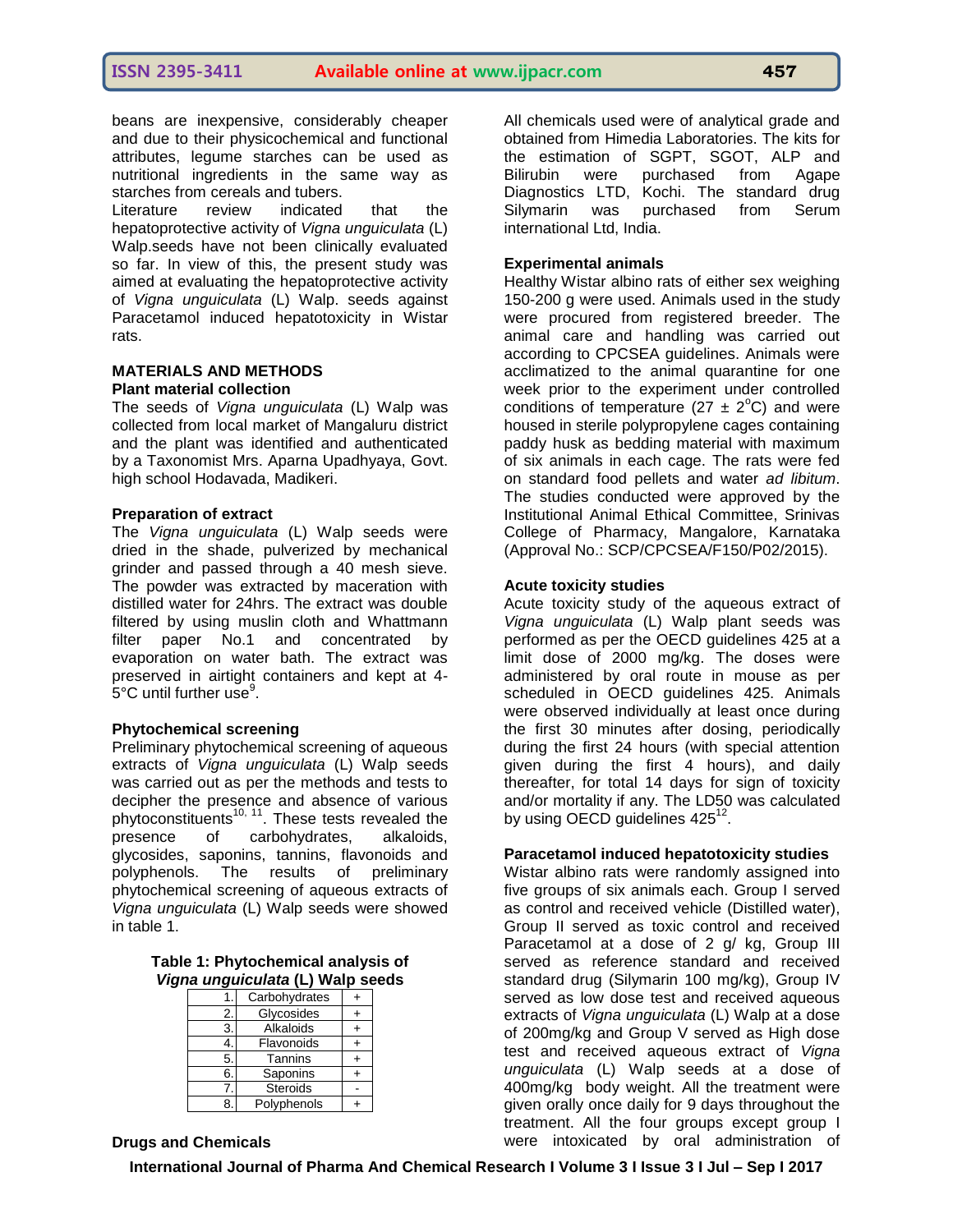Paracetamol (2g/kg body weight) on  $9<sup>th</sup>$  day of treatment.

After 48hrs of Paracetamol intoxication, blood was separated and analyzed for various biochemical parameters like ALP, SGOT, SGPT and Total Bilirubin content using enzyme analyzer. Animals were sacrificed by euthanasia; liver was dissected out and used for histopathological studies $^{13}$ .

#### **Statistical analysis**

All data were expressed as mean ±SEM. The statistical significance between groups was compared using one way ANOVA, followed by Dunnett's (multiple comparisons) test.

#### **OBSERVATION AND RESULTS**

The hepatoprotective activity of aqueous extract of *Vigna unguiculata* (L) Walp seeds at doses 200 and 400 mg/kg were assessed by measuring the level of various liver biochemical parameters like SGOT, SGPT, ALP and TB and

endogenous antioxidant parameters like LPO, SOD, GSH and CAT. Elevated level of biomarkers (SGOT, SGPT, ALP & TB), Lipid peroxidase and reduced levels of endogenous enzymes (SOD, GSH & CAT) in animals treated with Paracetamol is indicative of severe liver necrosis. However treatment with standard drug Silymarin and aqueous extract of *Vigna unguiculata* (L) Walp seeds has significantly decreased the serum enzyme levels indicating the protective effect of *Vigna unguiculata* (L) Walp seeds extract against hepatotoxicity. In our study, animals treated with Silymarin (100mg/kg) and 400 mg/kg of aqueous extract of *Vigna unguiculata* (L) Walp seeds significantly reduced the elevated levels of serum biomarkers (\*\*\*p<0.001 & \*\*p<0.01), lipid peroxidase and significant elevation in endogenous enzymes (\*\*\*p<0.001 & \*\*p<0.01,) when compared with the intoxicated group. However, aqueous extract at dose of 200mg/kg does not show significant reduction of serum enzymes (Table 1 & 2).

| <u>Jerum JOFT, JOUT, ALF &amp; TUM DIMUDIN IN FUM INQUEDITIVE TUXICITY</u>                                                                                                                                                |                                                   |                      |                      |                               |                    |
|---------------------------------------------------------------------------------------------------------------------------------------------------------------------------------------------------------------------------|---------------------------------------------------|----------------------|----------------------|-------------------------------|--------------------|
| <b>Groups</b>                                                                                                                                                                                                             | <b>Treatment</b>                                  | <b>ALP</b><br>(U/I)  | <b>SGOT</b><br>(U/I) | <b>SGPT</b><br>(U/I)          | TB (mg/dl)         |
| <b>Vehicle</b><br>control                                                                                                                                                                                                 | Distilled water<br>1ml/Kg                         | $141.5 \pm 0.5$      | $103.3 \pm 0.61$     | $85.5 \pm 0.92$               | $0.62 \pm 0.08$    |
| Toxic<br>control                                                                                                                                                                                                          | <b>PCM</b><br>2g/Kg p.o                           | $364.2 \pm 4.17^a$   | $345.8 \pm 6.38^a$   | $208.7 \pm 6.81$ <sup>a</sup> | $2.47 \pm 0.19^a$  |
| <b>Standard</b>                                                                                                                                                                                                           | Silymarin<br>100mg/Kg, p.o                        | $150.5 \pm 4.46$ *** | 119.5±2.22"          | $97.0 \pm 1.65$               | $0.8 \pm 0.07$ *** |
| Low dose                                                                                                                                                                                                                  | Vigna<br>unguiculata (L)<br>Walp 200mg/Kg,<br>p.o | $213.0+6.45$         | $198.8 \pm 2.62$     | $148.5 \pm 2.11$              | $1.48 \pm 0.07$    |
| High dose                                                                                                                                                                                                                 | Vigna<br>unguiculata (L)<br>Walp 400mg/Kg,<br>p.o | 173.0±2.91"          | $156.8 \pm 2.64$ "   | $123.3 \pm 2.89$              | $0.98 \pm 0.14$ ** |
| All the values are Mean $\pm$ SEM, n=6. One way ANOVA followed by Dunnett's t test. ${}^{3}$ p< 0.001 when compared with vehicle<br>treated control group.*p<0.05, **p<0.01, ***p<0.001 when compared with toxic control. |                                                   |                      |                      |                               |                    |

**Table 2: Effect of Silymarin & Aqueous extract of** *Vigna unguiculata* **(L) Walp on Serum SGPT, SGOT, ALP & Total bilirubin in PCM induced liver toxicity**

**Table 3: Effect of Silymarin and Aqueous extract of** *Vigna unguiculata* **(L) Walp on LPO, GSH, SOD & CAT in PCM induced liver toxicity**

| <b>Groups</b>                   | <b>Treatment</b>                                 | <b>LPO</b><br>(Abs at 535<br>nm) | <b>SOD</b><br>(Abs at 560<br>nm) | <b>GSH</b><br>(Abs at<br>412nm) | <b>CAT</b><br>(Abs at 620 nm) |
|---------------------------------|--------------------------------------------------|----------------------------------|----------------------------------|---------------------------------|-------------------------------|
| <b>Normal</b><br><b>Control</b> | Distilled water<br>1 ml/Kg                       | $3.5\pm$<br>0.42                 | $23.67+$<br>0.8                  | $28.83+$<br>0.6                 | $44.5+$<br>0.67               |
| Toxic<br>control                | <b>PCM</b><br>$2q/Kq$ p.o.                       | $18.33+$<br>0.76 <sup>a</sup>    | $14.33+$<br>$0.42^{\circ}$       | $20.0 \pm 1.03^{\circ}$         | $31.0+$<br>$1.39^{a}$         |
| <b>Standard</b>                 | Silymarin<br>100mg/Kg p.o                        | $6.5\pm$<br>$0.56***$            | $22.0+$<br>$1.21***$             | $25.0+$<br>$0.58***$            | $43.67+$<br>$0.42***$         |
| Low dose                        | Vigna<br>unguiculata (L)<br>Walp 200mg/Kg<br>p.o | $12.16 \pm$<br>$0.6*$            | $16.0\pm$<br>$0.86*$             | $21.5+$<br>$0.96*$              | $32.83+$<br>$1.07*$           |
| High dose                       | Vigna<br>unguiculata (L)<br>Walp 400mg/Kg        | $10.17 \pm$<br>$0.6***$          | $18.5\pm$<br>$0.34**$            | $22.83+$<br>$0.48**$            | $36.83 \pm 0.79**$            |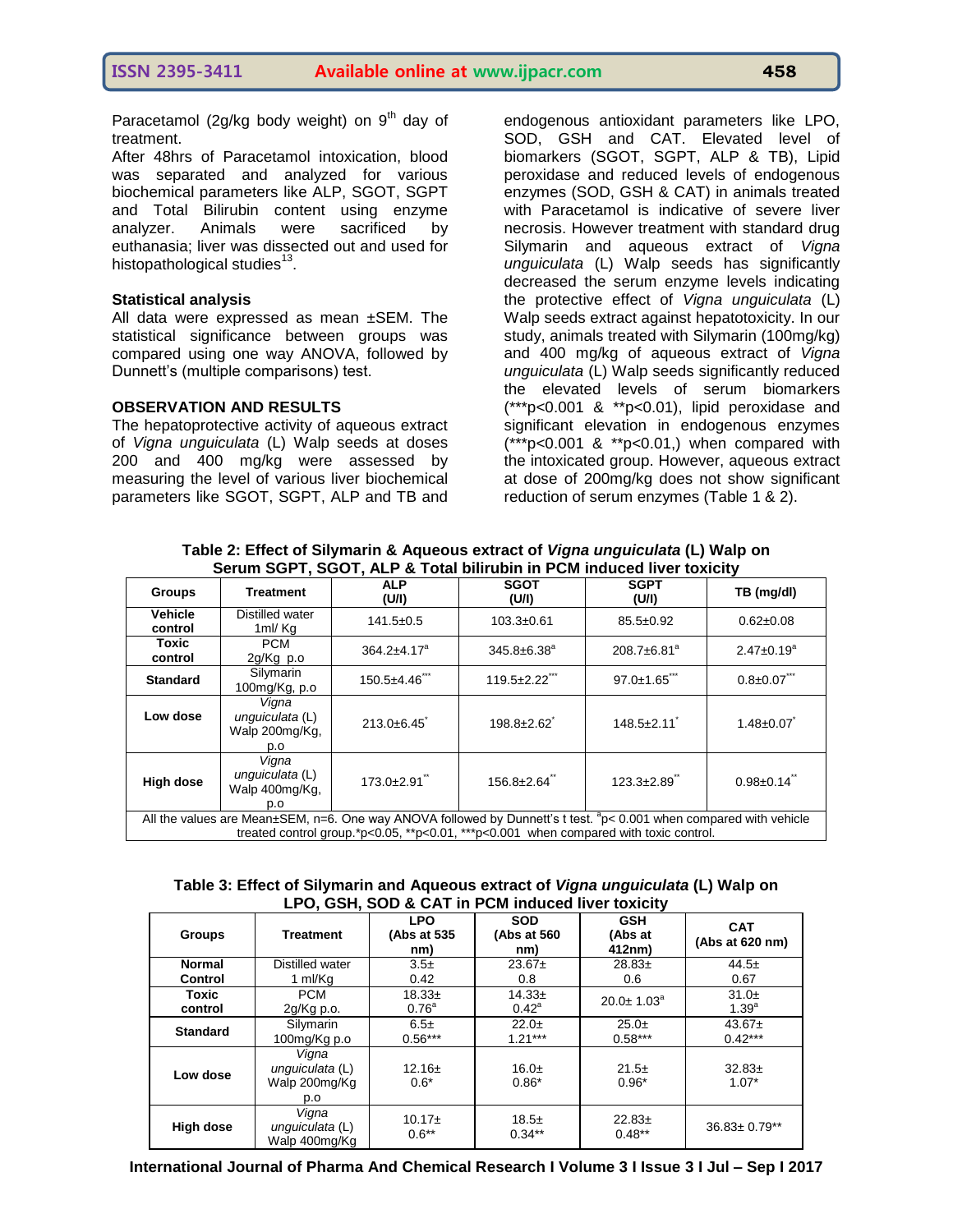|                                                                                                                                                                                                                   | p.o |  |  |  |  |
|-------------------------------------------------------------------------------------------------------------------------------------------------------------------------------------------------------------------|-----|--|--|--|--|
| All the values are Mean±SEM, n=6. One way ANOVA followed by Dunnett's t test, "p<0.001 when compared with<br>vehicle treated control group. $*p<0.05$ . $*p<0.01$ . $**p<0.001$ when compared with toxic control. |     |  |  |  |  |

# **Histopathalogical Studies**

Histopathalogical profile of liver of control animals showed normal liver architecture (Fig.1.1), whereas the liver section of animals treated with Paracetamol showed distorted liver architecture with more hepatocytes showing degenerative changes and necrosis (Fig.1.2). The liver section of animal treated with standard drug (Silymarin) shows complete restoration of normal cellular population size of liver and absence of liver damage (Fig. 1.3). The liver section of animals treated with *Vigna unguiculata* (L) Walp (200 mg/kg & 400 mg/kg) showed normal hepatocytes and absence of necrosis (Fig 1.4 & 1.5). The above reports confirmed the hepatoprotective effect of *Vigna Unguiculata (L)* Walp seeds in paracetamol induced hepatotoxicity in rats.

# **DISCUSSION**

The present study demonstrate the hepatoprotective effect of *Vigna unguiculata* (L) Walp seeds extract against paracetamol induced liver toxicity in Wistar albino rats. Hepatotoxicity usually occurs by poor drug habits, alcohol and prescribed or over-the-counter drugs, which can eventually lead to the liver ailments like hepatitis and cirrhosis. According to the latest WHO data published in May 2014 Liver Disease Deaths in India reached 216,865 or 2.44% of total deaths and ranks 61 in the world. Hepatotoxicity was induced by administering paracetamol (2 g/kg), which is widely used as analgesic and antipyretic drug, which can produce acute liver damage at higher doses. Acute paracetamol poisoning is one of the common causes of liver failure<sup>14</sup>. Overdose of Paracetamol causes centrilobular hepatic necrosis which can be fatal. In overdoses, Paracetamol metabolically get activated by Cytochrome P-450 enzymes to a

reactive metabolite N-acetyl-p-benzoquinoneimine (NAPQI) that depletes glutathione (GSH). NAPQI covalently binds to cellular  $m$ acromolecules and initiates cell damage<sup>15</sup>. Hepatic cellular damage may result in leakage of enzymes like Serum Glutamate oxaloacetate Transaminase (SGOT), Serum Glutamate Pyruvate Transaminase (SGPT), Serum Alkaline Phosphatase (ALP), which can be measured as indicators of cell damage. Their levels are markedly elevated in hepatitis and other acute liver damage. SGPT level is most commonly used to determine hepatic damage than SGOT<sup>16</sup>. The seed extract *Vigna unguiculata* (L) Walp shows dose dependent decrease in the elevated serum biomarkers (SGPT, SGOT, ALP and bilirubin), lipid peroxidation, and significant increase in endogenous enzymes (GSH, SOD, CAT).

The preliminary phytochemical studies confirmed the presence of Carbohydrates, Alkaloids, Glycosides, Polyohenols, tannins, flavonoids, saponins and proteins. Phytoconstituents like the flavonoids $17$ , triterpenoids<sup>18</sup>, saponins<sup>19</sup> and alkaloids<sup>20</sup> are known to possess hepatoprotective activity. The presence of flavanoids in our extract may be esponsible for its antioxidant<sup>8</sup> and thus hepatoprotective activity. Numerous studies have suggested that flavonoids commonly function as antioxidants and may protect plants against oxidative stress caused by suboptimal environmental conditions<sup>21, 22</sup>. The antioxidant capacity of flavones is attributed to the high reactivity of the hydroxyl substituent, with the number of hydroxyl groups on the B-ring being correlated with ROS scavenging capability<sup>23</sup>. It was also supported by the histopathological examination carried out on isolated liver.

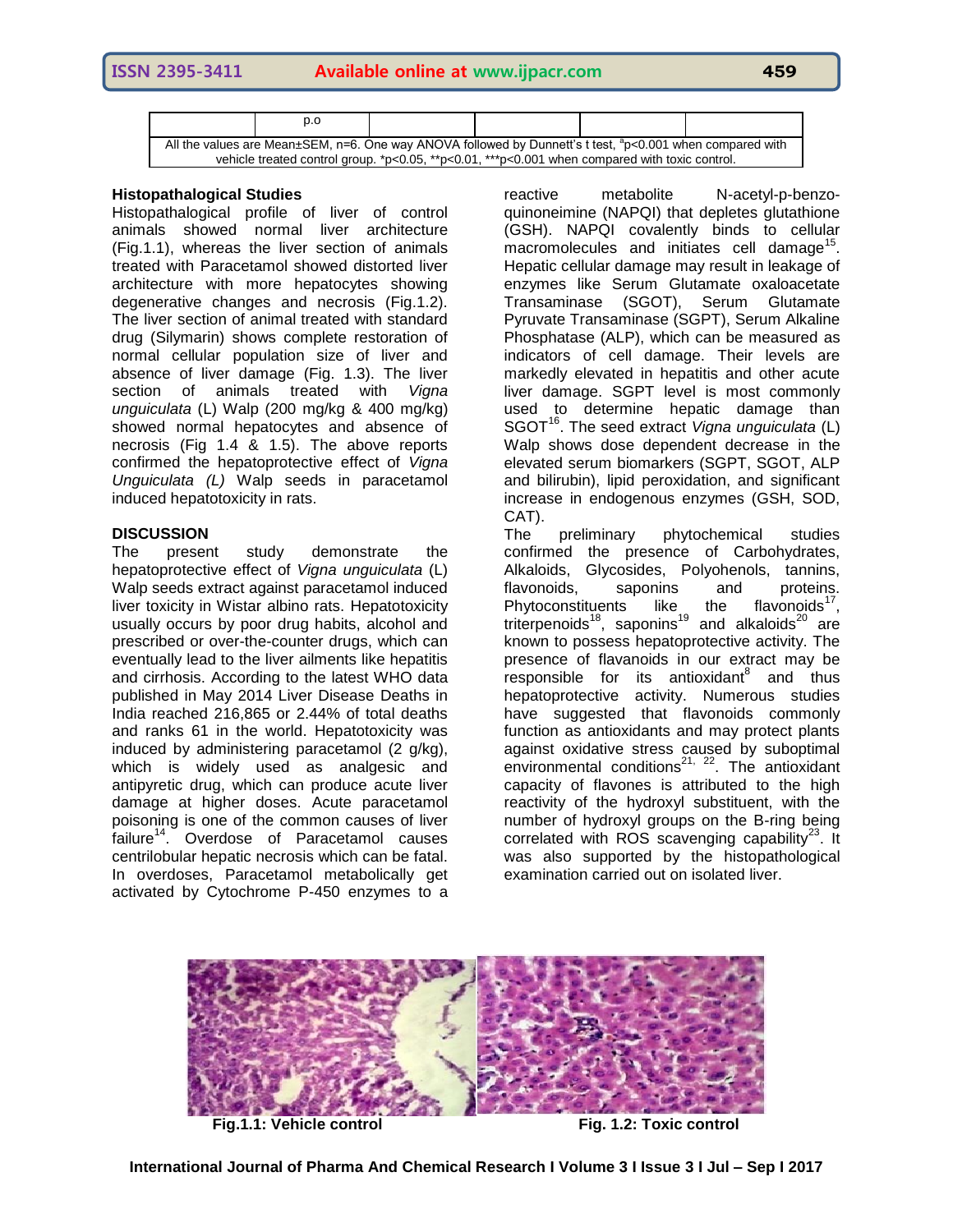

 **Fig. 1.3: Standard (Silymarin) Fig. 1.4: Vigna unguiculata (L) walp (200 mg/kg)**



**Fig. 1.5:** *Vigna unguiculata* **(L) walp (400 mg/kg)**

# **CONCLUSION**

The results of this study demonstrate that *Vigna unguiculata* (L) Walp seed was effective for the prevention of Paracetamol induced hepatotoxicity in rats. Our results show that the hepatoprotective effects of *Vigna unguiculata* (L) Walp seeds extract may be due to both an increase in the activity of the antioxidantdefense system and an inhibition of lipid peroxidation. However, the protective and antioxidant qualities of *Vigna unguiculata* (L) Walp seed need to be confirmed by characterizing the active ingredient(s) of this seed as well as its mechanism(s) of action.

# **ACKNOWLEDGEMENT**

The authors are thankful to Dr. Satish S, Dr. Karunakar Hegde and Dr. AR Shabaraya and Faculty of Srinivas College of Pharmacy, Mangalore Karnataka, for providing research laboratory facilities.

#### **REFERENCES**

- 1. Krishna MG, Pallavi E, Ravi BK, Ramesh M, Venkatesh S. Hepatoprotective activity *of Ficus carica Linn*. Leaf extract against carbon tetrachloride-induced hepatotoxicity in rats. DARU. 2007; 15(3): 162-166.
- 2. Pandey MM, Rastogi S, Rawat AK; Indian herbal drug for general healthcare: An overview. Internet J Altern Med. 2008; 6:1.
- 3. Nweke, K. World literature on cowpea (*Vigna unguiculata* (L.) Walp. Annals of

Library Science and Documentation. 1988; 35(1): 26-31.

- 4. Ogunlade I, Ogunleye R T, Osasona I. Chemical Composition, Antioxidant Capacity and Total Phenolic Content of the Flours Obtained from Cow Pea (*Vigna ungualata*) Varieties Commonly Consumed in Nigeria. 2014; 5.
- 5. Bejarano A, Ramírez-Bahena M H, Velázquez E, Peix A. *Vigna unguiculata* is nodulated in Spain by endosymbionts of Genisteae legumes and by a new symbiovar (vignae) of the genus Bradyrhizobium. Systematic and Applied Microbiology. 2014; 37(7): 533-40.
- 6. Segura-Campos M R, Chel-Guerrero L A, Betancur-Ancona D A. Purification of angiotensin-I converting enzyme inhibitory peptides from a cowpea (*Vigna unguiculata*) enzymatic hydrolysate. Process Biochemistry. 2011; 46(4): 864-72.
- 7. Agugo U A, Okere T O, Anya K M. Investigating the nutrient composition and anti-nutritional factors of Akidi*(Vigna unguiculata)*, IOSR. 2013; 5(4): 3235.
- 8. Perumal Siddhuraju, Klaus Becker. The antioxidant and free radical scavenging activities of processed *Vigna unguiculata*  (L) Walp seed extracts.Food Chem.2007; 101(1):10-9.
- 9. Maisale AB, Patil MB, Jalalpure SS, Attimarad SL. Phytochemical properties and Anthelmintic activity of *Vigna*